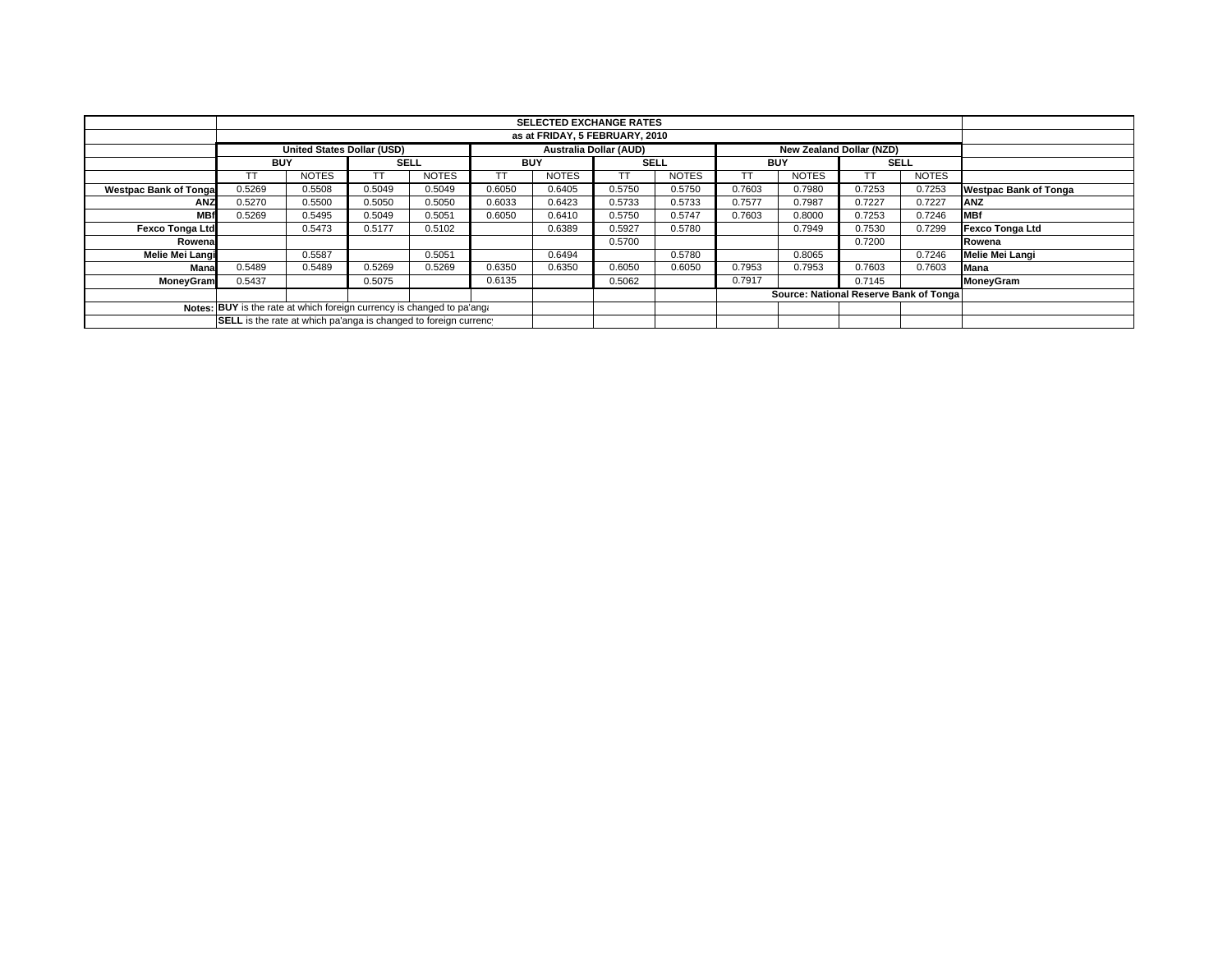|                                                                               |                                                                         |                                   |        |              |        | <b>SELECTED EXCHANGE RATES</b> |        |              |        |                                        |        |              |                              |
|-------------------------------------------------------------------------------|-------------------------------------------------------------------------|-----------------------------------|--------|--------------|--------|--------------------------------|--------|--------------|--------|----------------------------------------|--------|--------------|------------------------------|
|                                                                               | as at FRIDAY, 12 FEBRUARY, 2010                                         |                                   |        |              |        |                                |        |              |        |                                        |        |              |                              |
|                                                                               |                                                                         | <b>United States Dollar (USD)</b> |        |              |        | <b>Australia Dollar (AUD)</b>  |        |              |        | New Zealand Dollar (NZD)               |        |              |                              |
|                                                                               | <b>BUY</b>                                                              |                                   |        | <b>SELL</b>  |        | <b>BUY</b>                     |        | <b>SELL</b>  |        | <b>BUY</b>                             |        | <b>SELL</b>  |                              |
|                                                                               | TT                                                                      | <b>NOTES</b>                      |        | <b>NOTES</b> | TΤ     | <b>NOTES</b>                   | TΤ     | <b>NOTES</b> | ТT     | <b>NOTES</b>                           |        | <b>NOTES</b> |                              |
| <b>Westpac Bank of Tongal</b>                                                 | 0.5300                                                                  | 0.5542                            | 0.5080 | 0.5080       | 0.5934 | 0.6274                         | 0.5634 | 0.5634       | 0.7521 | 0.7890                                 | 0.7171 | 0.7171       | <b>Westpac Bank of Tonga</b> |
| <b>ANZ</b>                                                                    | 0.5302                                                                  | 0.5532                            | 0.5082 | 0.5082       | 0.5905 | 0.6295                         | 0.5605 | 0.5605       | 0.7490 | 0.7900                                 | 0.7140 | 0.7140       | <b>ANZ</b>                   |
| <b>MBf</b>                                                                    | 0.5300                                                                  | 0.5556                            | 0.5080 | 0.5076       | 0.5934 | 0.6289                         | 0.5634 | 0.5650       | 0.7521 | 0.7874                                 | 0.7171 | 0.7194       | <b>MBf</b>                   |
| <b>Fexco Tonga Ltd</b>                                                        |                                                                         | 0.5503                            | 0.5132 | 0.5128       |        | 0.6261                         | 0.5722 | 0.5649       |        | 0.7861                                 | 0.7341 | 0.7194       | <b>Fexco Tonga Ltd</b>       |
| Rowenal                                                                       |                                                                         |                                   |        |              |        |                                | 0.5600 |              |        |                                        | 0.7100 |              | Rowena                       |
| <b>Melie Mei Langi</b>                                                        |                                                                         | 0.5618                            |        | 0.5076       |        | 0.6369                         |        | 0.5650       |        | 0.8065                                 |        | 0.7194       | Melie Mei Langi              |
| Mana                                                                          | 0.5520                                                                  | 0.5520                            | 0.5300 | 0.5300       | 0.6234 | 0.6234                         | 0.5934 | 0.5934       | 0.7871 | 0.7871                                 | 0.7521 | 0.7521       | Mana                         |
| <b>MoneyGram</b>                                                              | 0.5382                                                                  |                                   | 0.5010 |              | 0.6120 |                                | 0.5667 |              | 0.7934 |                                        | 0.7160 |              | MoneyGram                    |
|                                                                               |                                                                         |                                   |        |              |        |                                |        |              |        | Source: National Reserve Bank of Tonga |        |              |                              |
| <b>Notes: BUY</b> is the rate at which foreign currency is changed to pa'anga |                                                                         |                                   |        |              |        |                                |        |              |        |                                        |        |              |                              |
|                                                                               | <b>SELL</b> is the rate at which pa'anga is changed to foreign currency |                                   |        |              |        |                                |        |              |        |                                        |        |              |                              |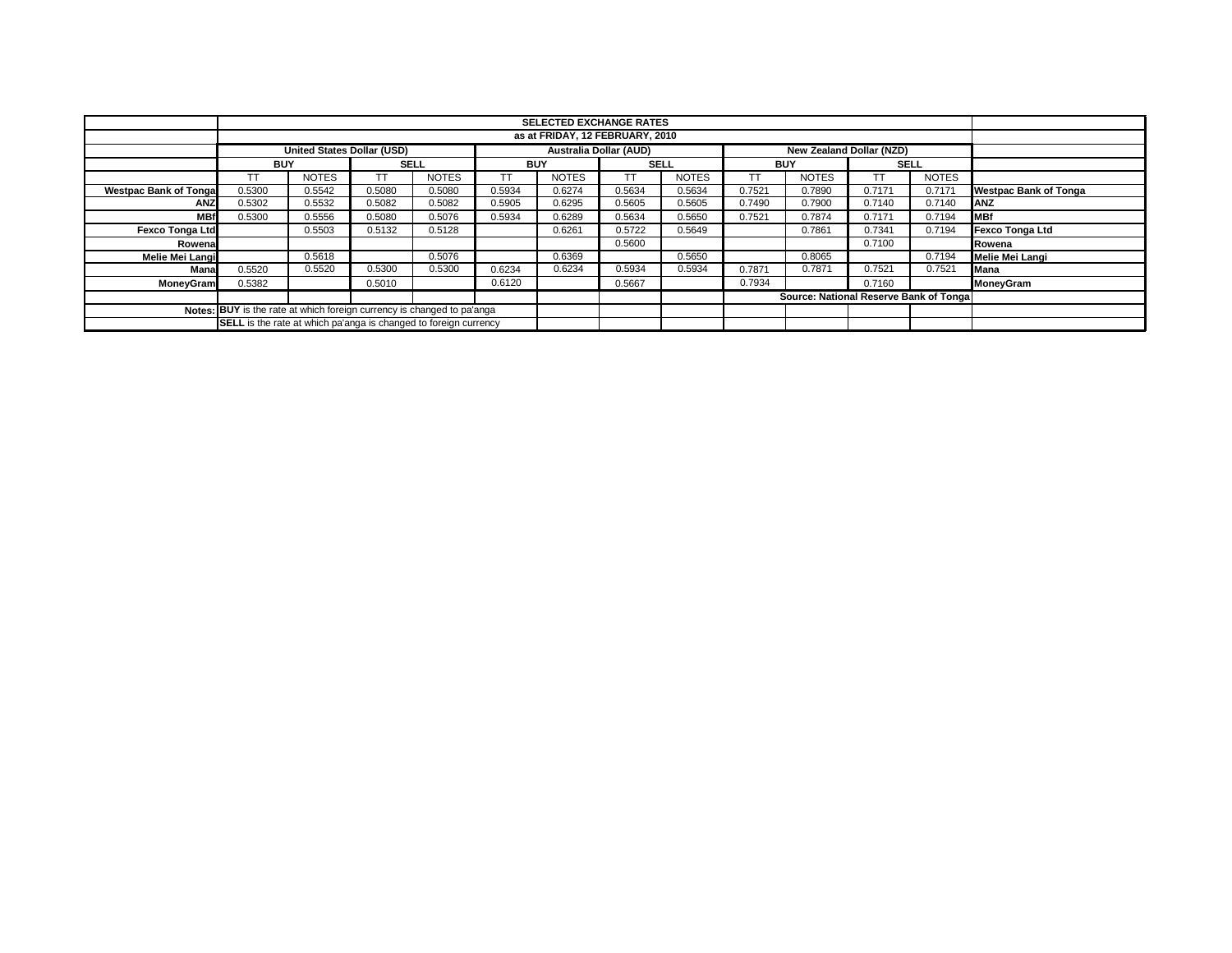|                              |                                                                        | <b>SELECTED EXCHANGE RATES</b>                                   |             |              |            |              |             |              |            |                                        |             |              |                              |
|------------------------------|------------------------------------------------------------------------|------------------------------------------------------------------|-------------|--------------|------------|--------------|-------------|--------------|------------|----------------------------------------|-------------|--------------|------------------------------|
|                              | as at FRIDAY, 19 FEBRUARY, 2010                                        |                                                                  |             |              |            |              |             |              |            |                                        |             |              |                              |
|                              | <b>United States Dollar (USD)</b>                                      |                                                                  |             |              |            |              |             |              |            |                                        |             |              |                              |
|                              | <b>BUY</b>                                                             |                                                                  | <b>SELL</b> |              | <b>BUY</b> |              | <b>SELL</b> |              | <b>BUY</b> |                                        | <b>SELL</b> |              |                              |
|                              | ТT                                                                     | <b>NOTES</b>                                                     | T           | <b>NOTES</b> | TΤ         | <b>NOTES</b> |             | <b>NOTES</b> |            | <b>NOTES</b>                           | <b>TT</b>   | <b>NOTES</b> |                              |
| <b>Westpac Bank of Tonga</b> | 0.5335                                                                 | 0.5580                                                           | 0.5115      | 0.5115       | 0.5916     | 0.6255       | 0.5616      | 0.5616       | 0.7537     | 0.7907                                 | 0.7187      | 0.7187       | <b>Westpac Bank of Tonga</b> |
| <b>ANZ</b>                   | 0.5338                                                                 | 0.5568                                                           | 0.5118      | 0.5118       | 0.5878     | 0.6268       | 0.5578      | 0.5578       | 0.7503     | 0.7913                                 | 0.7153      | 0.7153       | <b>ANZ</b>                   |
| <b>MBf</b>                   | 0.5335                                                                 | 0.5587                                                           | 0.5115      | 0.5102       | 0.5916     | 0.6250       | 0.5616      | 0.5618       | 0.7537     | 0.7937                                 | 0.7187      | 0.7194       | <b>MBf</b>                   |
| <b>Fexco Tonga Ltd</b>       |                                                                        | 0.5540                                                           | 0.5193      | 0.5181       |            | 0.6238       | 0.5728      | 0.5649       |            | 0.7874                                 | 0.7391      | 0.7246       | <b>Fexco Tonga Ltd</b>       |
| Rowena                       |                                                                        |                                                                  |             |              |            |              | 0.5600      |              | 0.7200     |                                        |             |              | Rowena                       |
| Melie Mei Langi              |                                                                        | 0.5650                                                           |             | 0.5102       |            | 0.6369       |             | 0.5618       |            | 0.8065                                 |             | 0.7194       | Melie Mei Langi              |
| Mana                         | 0.5555                                                                 | 0.5555                                                           | 0.5335      | 0.5335       | 0.6216     | 0.6216       | 0.5916      | 0.5916       | 0.7887     | 0.7887                                 | 0.7537      | 0.7537       | Mana                         |
|                              |                                                                        |                                                                  |             |              |            |              |             |              |            | Source: National Reserve Bank of Tonga |             |              |                              |
|                              | Notes: BUY is the rate at which foreign currency is changed to pa'anga |                                                                  |             |              |            |              |             |              |            |                                        |             |              |                              |
|                              |                                                                        | SELL is the rate at which pa'anga is changed to foreign currency |             |              |            |              |             |              |            |                                        |             |              |                              |